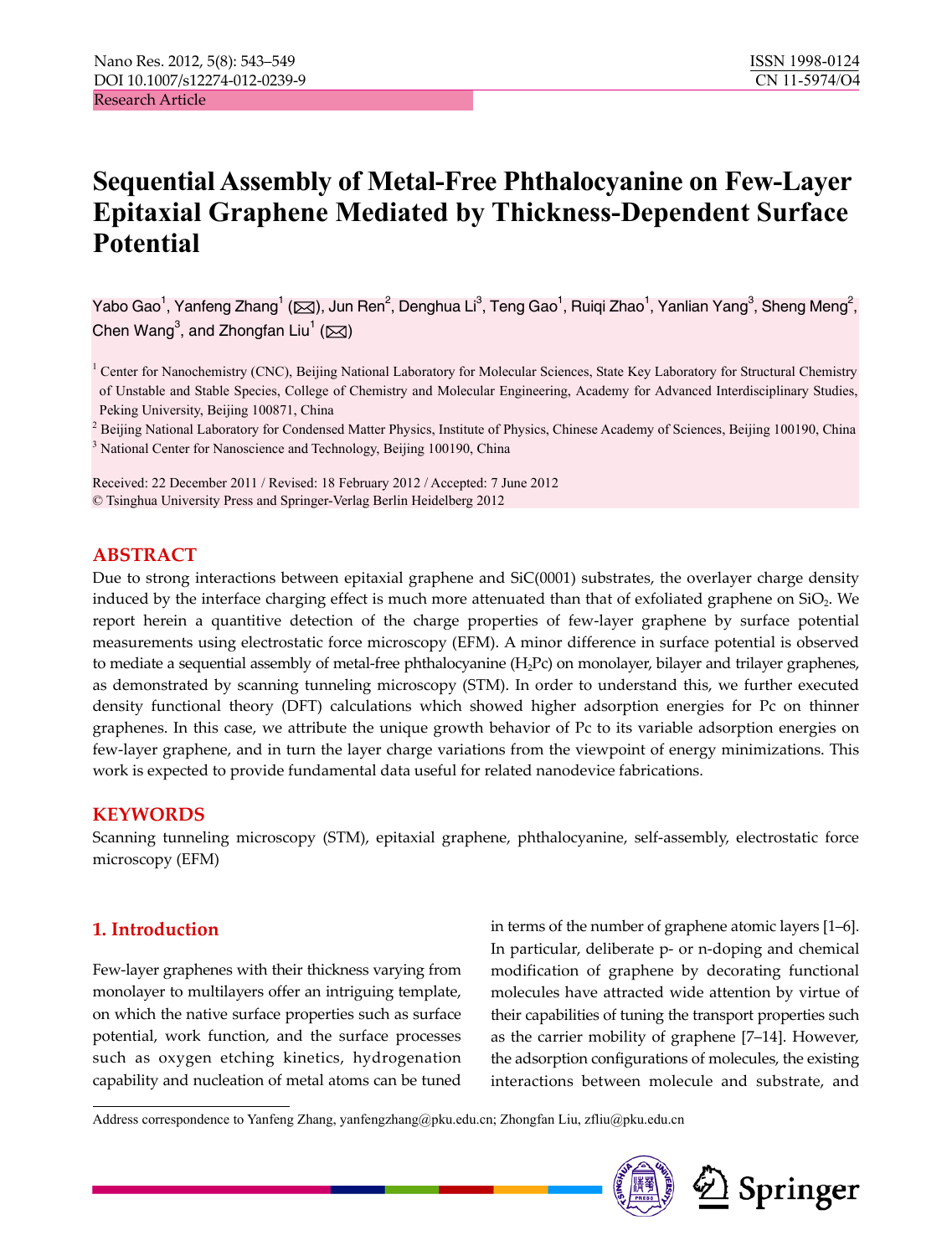more importantly, why the properties can be tuned by the thickness of graphene are still unclear at an atomicscale level. Scanning tunneling microscope/spectroscopy (STM/STS) can serve as an effective analytical method for obtaining these details [15, 16].

Graphene epitaxially (EG) grown on SiC(0001) is weakly n-doped by depletion of electrons from n-type SiC [17]. The electrostatic interactions within few-layer graphene and SiC(0001) substrates are deemed to imply effects on the surface potentials of few-layer graphene, and their variations with thickness can be utilized to quantify layer charge distributions. Some published experiments have dealt with this interface electrostatic interaction between exfoliated graphene on  $SiO<sub>2</sub>$ , and between graphene and  $SiC(0001)$  [18, 19].

In this work, we accomplished the native charge transfer measurement on few-layer EG on SiC(0001) through surface potential measurements using electrostatic force microscopy (EFM). The surface potentials from monolayer to trilayer graphene show a minor difference, falling in the range of 20 meV. In order to visualize this, metal-free phthalocyanine  $(H_2Pc$  or simply Pc) was then selected as a molecule tracer, and its assembly on few-layer graphene is expected to be directed by the different substrate electronic properties. In a further step, DFT calculations were executed to obtain the diffusion barrier, as well as the adsorption energy of Pc as a function of graphene thickness in order to make a reliable illustration of the experimental data. The consistent theoretical and experimental results suggest that the sequential assembly of Pc on few-layer coexisting graphene is probably mediated by the thickness-dependent local surface potential of epitaxial graphene.

#### **2. Experimental**

An n-doped 6H-SiC(0001) with carrier density of  $10^{16}$  cm<sup>-3</sup> was used as the substrate, and was first degassed at 850 ° C and then heated to 1400 ° C for graphene growth inside an ultrahigh vacuum (UHV) system. Pc (Alfa-Aesar company) molecules were deposited by heating a tantalum container to ~270 ° C, in equivalence to an approximate evaporation rate of 0.3 Å/min. STM experiments were carried out in another chamber of the UHV system. EFM measurements were performed on a Veeco Dimension Icon Atomic Force Microscopy (AFM) system. A conductive tip was used for recording sample topography and EFM phase in a two-pass mode.

First-principles calculations were performed within the framework of density functional theory (DFT) as implemented in SIESTA [20]. We used pseudopotentials of the Troullier–Martins type, the local-density approximation (LDA) and van der Waals density functional (vdW-DF) for exchange-correlation energy, and a local basis set of double polarized orbitals (13 orbitals for C, N, O and 5 for H) [16]. An auxiliary realspace grid equivalent to a plane-wave cutoff of 120 Ry and *k*-point mesh of (8 × 8 × 1) in Monkhorst–Pack sampling was employed. Basis-set superposition errors were excluded in relative energies. The atomic structure was considered fully relaxed when the magnitude of forces on every atom was smaller than  $0.04 \text{ eV/A}.$ 

#### **3. Results and discussion**

The preparation of EG on SiC(0001) substrates and the surface characteristics have been well investigated by STM (not shown here [21–26]). On account of the unique growth process, via decomposition of SiC and desorption of Si, different layered graphenes usually coexist on SiC(0001). It is known that the reconstructed carbon-rich interface layer possesses a native surface corrugation, which can propagate into upper graphene layers and result in decayed surface undulations. By virtue of this fact, the film thickness is correlated strictly with the surface roughness, as can be quantificationally identified from STM line-profile analyses. This is clearly seen in Figs. 1(a)–1(d) showing 0L (or carbonrich interface layer), 1L, 2L EG. As shown in the table in Fig. 1(e), a one-to-one correspondence between layer thickness and surface roughness was established according many experimental data, hence providing a reliable background for layer thickness determination.

As has been recently demonstrated by angleresolved photoemission spectroscopy data (ARPES), the EG/SiC(0001) system is very special by virtue of its weakly n-doped feature, and the charge density varies with graphene thickness [17]. It is rational to expect that this substrate effect will have a negligible influence on surface potentials (or surface electron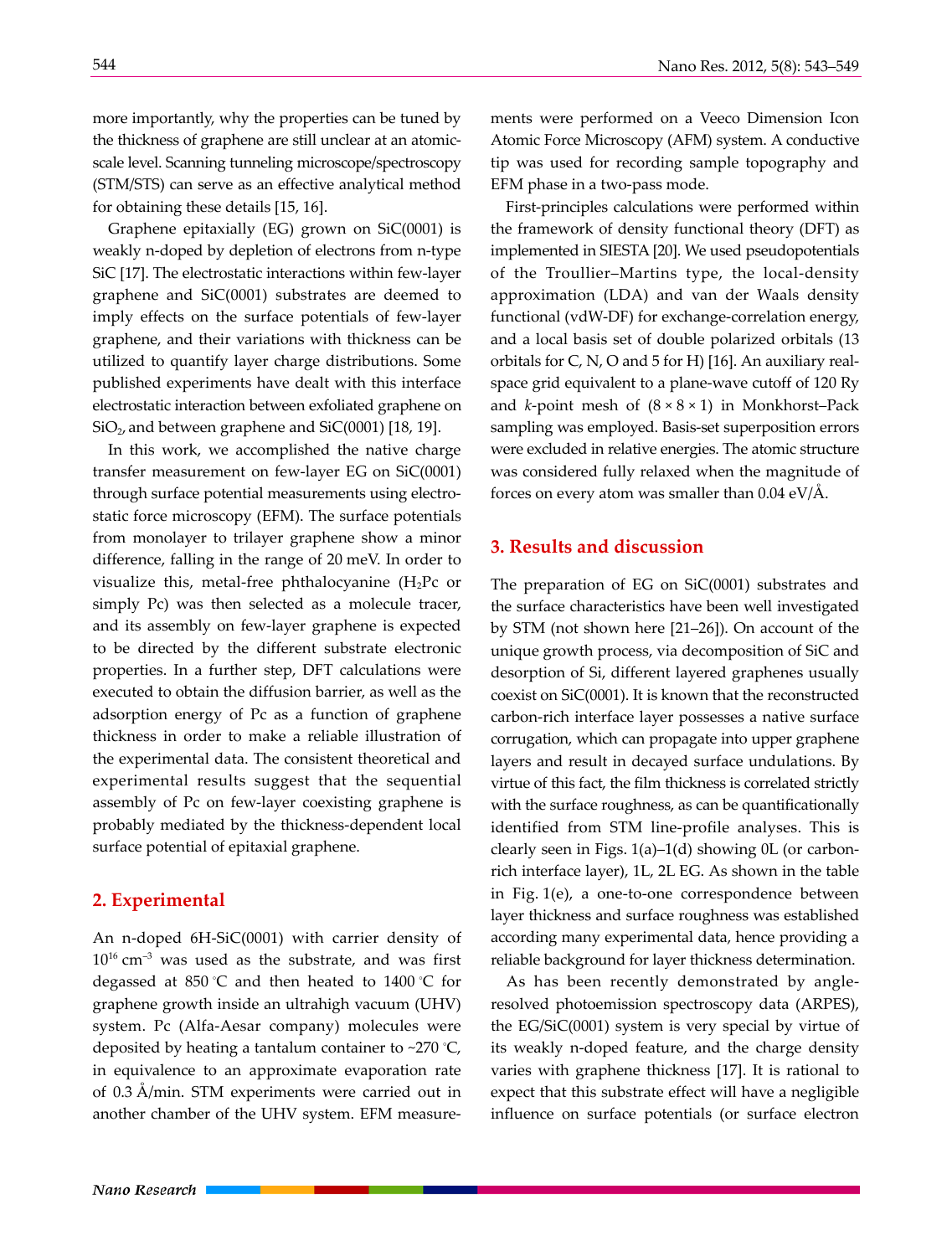

**Figure 1** Section-views ((a), (b)), corresponding STM morphologies ((c), (d)), and statistical data (e) showing interface reconstructioninduced graphene surface roughness alternations with the method used in Ref. [22]

densities) of few-layer graphene which is measureable by EFM. A recent result demonstrates this thicknessdependent local electrical property, but showing only small differences between few-layer graphene samples [19]. In order to visualize this effect, phthalocyanine (Pc), as a conjugated  $\pi$ -electron system and an electron acceptor, was used as a molecule tracer. Differently charged graphene layers are expected to mediate the surface assembly process of Pc, as schematically shown in Fig. 2.

The local surface potential measurement was performed using the same method as reported in recent work [18, 19, 27]. The topography and EFM phase images were obtained in a two-pass lift mode, in which the EFM images follow the topographic profile at a fixed lift height (*h*) above the sample surface. A conductive AFM tip is biased with a DC voltage  $(V_{\text{tip}})$ and the substrate is grounded. By modeling the cantilever as a harmonic oscillator, the phase shift Δ*Φ* between the cantilever oscillation and the driving



**Figure 2** Displayed in the upper left panel is a schematic drawing of the charge densities on few-layer EG. The deposition and surface diffusion of Pc molecules, as well as the assembly of Pc into molecule domains are all schematically shown

force equals  $\Delta \varphi - \pi/2$ , where  $\Delta \varphi$  over the sample due to tip-sample capacitive coupling, the spring constant *k*, and quality factor *Q* can be expressed as

$$
\Delta \Phi = -\frac{Q}{2k} C''(h) (V_{\text{tip}} - V_s)^2 \tag{1}
$$

where *C"*(*h*) is the second derivative of the tip-sample capacitance as a function of  $h$ , and  $V<sub>s</sub>$  is the local electrostatic potential on the sample surface [18, 28, 29]. Obviously, the phase shift is zero when  $V_{\text{tip}}$  equals  $V_{\text{s}}$ .

Shown in Fig. 3 is the AFM morphology (Fig. 3(a)) and EFM phase images at opposite biases (Figs. 3(b) and  $3(c)$ ). It is clear to see that the contour of the phase image in Fig. 3(b) agrees well with the AFM topography in Fig. 3(a), where a bilayer graphene has a higher contrast in the AFM morphology and EFM phase image than that of monolayer. The different contrasts in Fig. 3(b) illustrate dissimilar surface potentials for various graphene layers, as deduced from Eq. (1). When the tip bias turns into negative polarity with  $V_{\text{tip}}$  = –2 V, the contrast of the EFM phase image is inverted accordingly (Fig. 3(c)). This confirms the reliability of the EFM measurements. In order to obtain the surface potential image of few-layer graphene, both an alternating current (AC) voltage at the resonance frequency of the cantilever and a direct current (DC) voltage were applied to the cantilever. The nulling DC potential to minimize the cantilever



Springer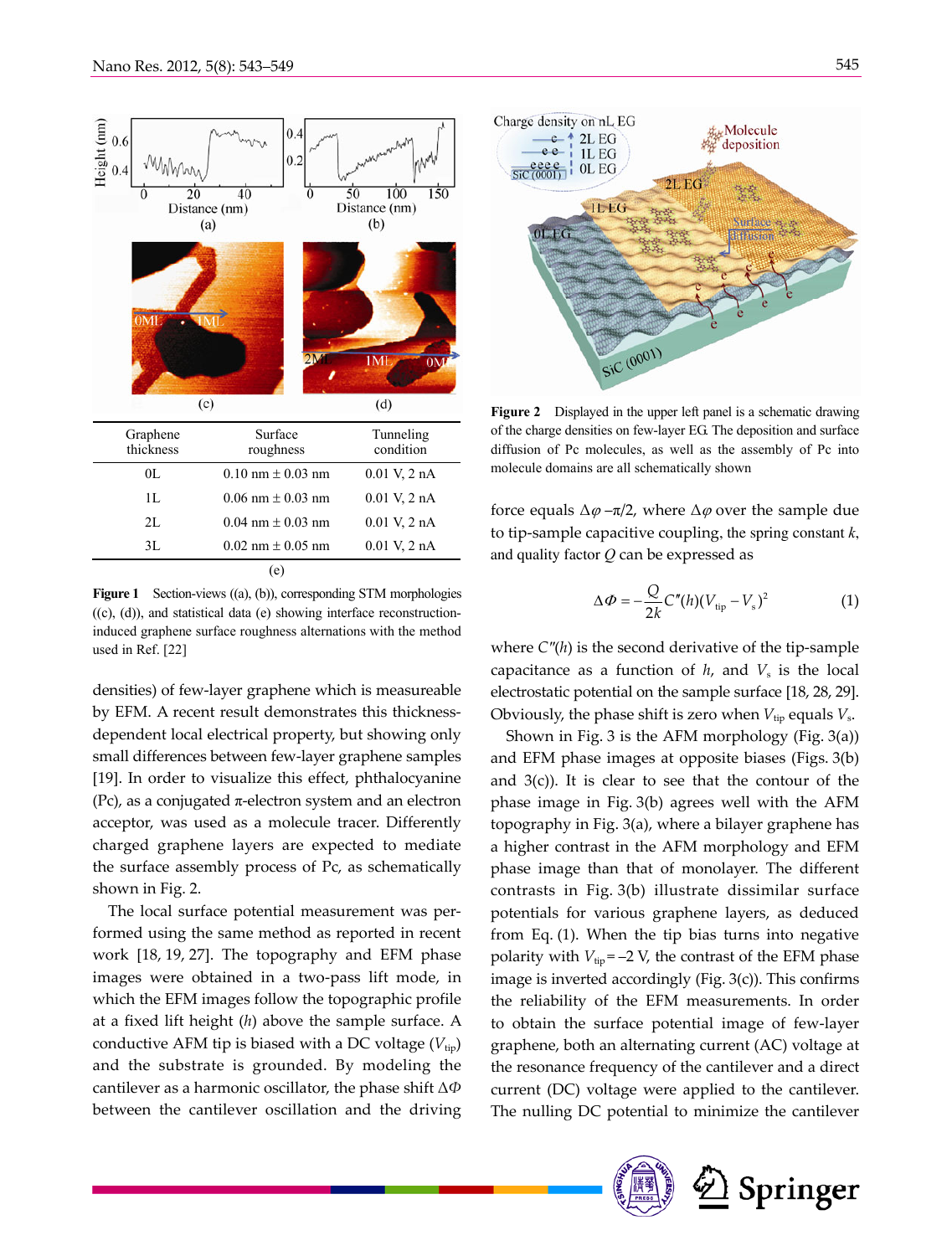vibration gives rise to the value of surface potential. As a result, the local surface potential shown in Fig. 3(d) demonstrates a monotonic increase with the increase of graphene thickness. The corresponding high-resolution images in Figs. 3(e)–3(h) support this conclusion. According to the section-view of Fig. 3(h), the measured surface potential difference between monolayer and bilayer graphene is  $\sim$ 21 mV (Fig. 3(j)).

This disparity in surface potential can be reconfirmed by plotting the EFM phase shift (Δ*Φ*) as a function of  $V_{\text{tip}}$  (Fig. 3(i)). According to Eq. (1), the apex of the parabolic fitting of the plot corresponds to  $V_s$ , and the shift of  $V_s$  can be deduced to be ~23 mV. This value corresponds well with the above straightforward surface potential measurement (~21 mV).



**Figure 3** (a)  $(2000 \text{ nm} \times 2000 \text{ nm})$  AFM image of few-layer graphene on SiC(0001) with the thicknesses range from 0L to 3L. The *z*-scale of the color bar is 0–4 nm. (b), (c) Corresponding EFM phase shift images with  $V_{\text{tip}} = 2 \text{ V}$  and  $V_{\text{tip}} = -2 \text{ V}$ , respectively. The *z*-scale of the color bar is 0–50°. (d) Surface potential image by applying a drive amplitude  $V_{\text{drive}} = 5$  V. The *z*-scale of the color bar is 0–100 meV. (e)–(h) (600 nm  $\times$  600 nm) High-resolution images corresponding to (a)–(d). (i) EFM phase shift (Δ*Φ*) plotted as a function of  $V_{\text{tip}}$  for 1L (in black) and 2L (in red) graphene. (j) Sectional profile along the line in (h). The *z*-scale of the color bar in  $(e)$ –(h) is the same as in  $(a)$ –(d)

However, it is only one tenth that of exfoliated graphene on  $SiO<sub>2</sub>$ . The remarkable attenuation can be explained by the strong coupling of epitaxial graphene with the underlying SiC(0001) substrate [18].

H<sub>2</sub>Pc, as a π-conjugated system (shown in Fig. 4(a)), was then deposited on few-layer coexisting substrates kept at room temperature. In ordering to obtain stable STM images, the as-grown sample was usually annealed at room temperature for several hours prior to observations [30–32]. Figures 4(b) and 4(c) present large-scale STM images at Pc coverage of 0.3 monolayer (ML) and 0.5 ML, respectively. Note that Pc adsorption on monolayer graphene (circled by dashed lines) can be easily recognized by its remarkably lower STM contrast than that of neighboring bare graphene (Fig. 4(b)). Interestingly, Pc adlayers occupy only part of the 1L EG while the rest areas of 2L and 3L are free of the molecule. Together with the increase of Pc deposition, molecule domains start to evolve on bilayer graphene, as exemplified in Fig. 4(c). In molecule scales, the hexagonal molecule lattice in the insert of Fig. 4(c), showing absolute values of the base vectors  $|a|=$ 



**Figure 4** (a) Molecule structure of H<sub>2</sub>Pc. (b) (425 nm  $\times$  425 nm,  $V_{bias} = -0.02$  V,  $I_t = 1.40$  nA) STM morphology of 0.3 ML Pc deposition on few-layer coexisting graphene. (c)  $(170 \text{ nm} \times 170 \text{ nm})$ ;  $V_{bias}$  = –0.77 V,  $I_t$  = 0.54 nA) Assembly of 0.5 ML Pc. (d) (11 nm  $\times$ 11 nm;  $V_{bias} = -0.21$  V,  $I_t = 0.66$  nA) Close-up views on 1L EG showing two Pc domains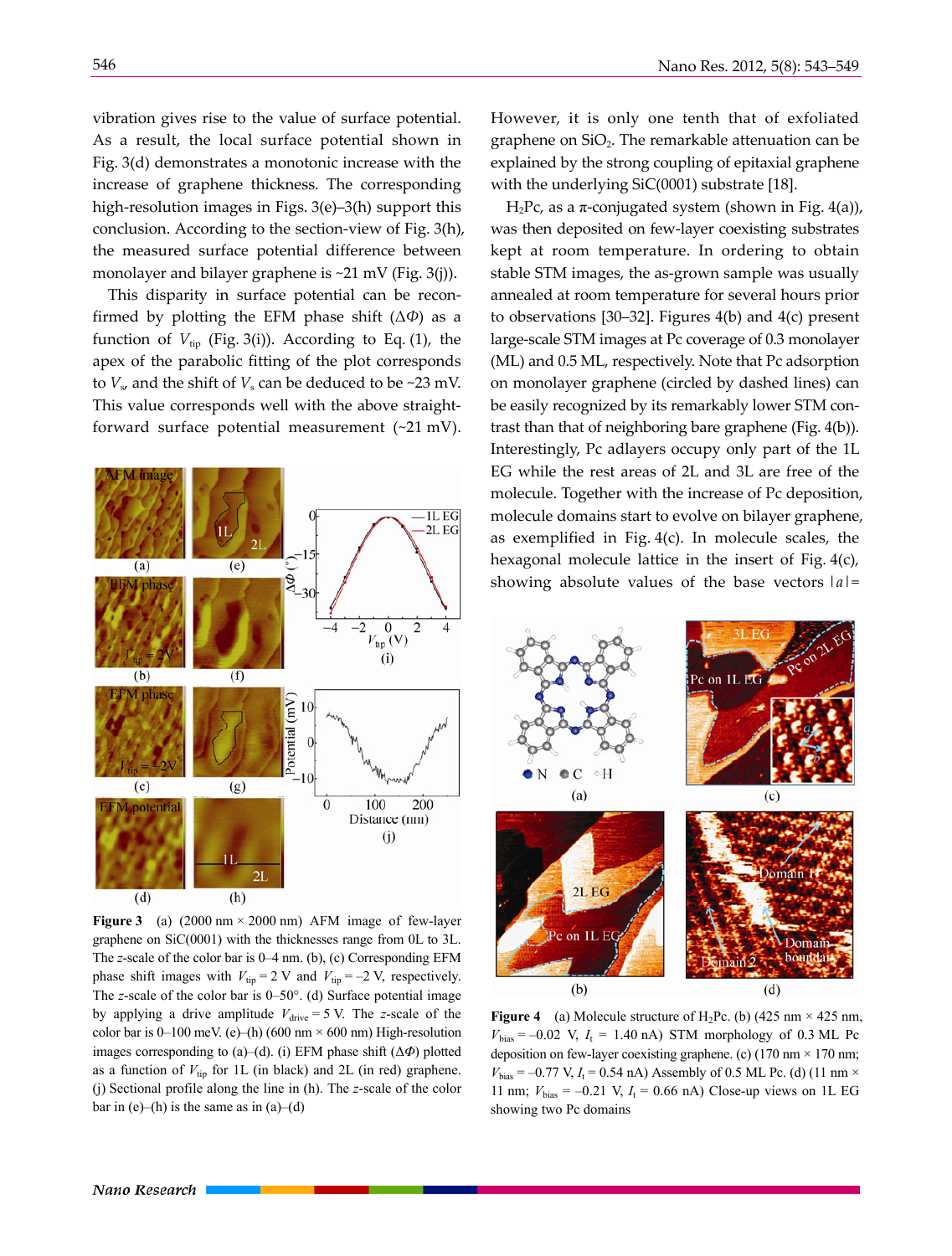$|b|=1.75$  nm  $\pm 0.05$  nm, again illustrate a perfect twodimensional assembly of Pc. Inside a graphene terrace, two Pc domains with their orientations rotated by 60° can be easily seen in Fig. 4(d). More systematic STM examinations reveal that the orientations of Pc domains are usually differentiated by a multiple of 60°. This preferred orientation accounts for the limited diffusion length of adsorbed Pc molecules over graphene terraces generally having dimensions of ~30 nm × 30 nm.

A question arises as to what is the major mechanism for this preferred occupation of Pc on thinner graphene than that of thicker ones? It should be kinetic or thermodynamic, and influenced by a number of parameters such as sample temperature, surface topography and electronic density of states (DOS) [33, 34]. Given the limited timescale resolution of STM, the dynamic process cannot be effectively imaged at this moment.

First-principles calculations based on DFT were then performed to answer this question [35]. The slightly smaller supercell of  $(4, 3) \times (3, 4)$  (here  $(n, m)$  denotes the vector which is the sum of n and m multiples of two primitive vectors of graphene) was chosen for calculating the interaction between Pc molecules and graphene substrate which is dominant and prevails over intermolecular interaction [16]. The molecule was modeled to be staying on the graphene surface with a flat lying geometry, as exemplified in Fig. 5(a). The adsorption height of  $H_2$ Pc on graphene was calculated to be 3.17 Å (LDA) and 3.47 Å (vdW-DF), respectively.

The energetic factor could be the major reason, i.e. due to the lower chemical potential in one region compared with that in another, and the accumulation of adatoms or molecules in this region can lead to a lower system total energy. To confirm this, Pc adsorption on few-layer graphene was modeled by assuming graphene with different local charges. The adsorption energies were calculated to be 2.49 eV, 2.66 eV, 2.83 eV for graphene charged with 0.0025 e, 0.005 e, 0.0075 e per carbon atom, or roughly corresponding to 3, 2, 1 graphene layers, as exemplified in the plot of Fig. 5(c). The adsorption energies with respect to the carbon lattice, defined as the projection of the geometry center of the  $H_2$ Pc molecule onto the carbon lattice of graphene, are 2.41 eV on top sites,



**Figure 5** (a) Simulated data of Pc assembly on epitaxial graphene. (b) First-principles DFT calculations of adsorption energies of Pc on a top site (a, 2.41 eV), hollow site (b, 2.28 eV) and bridge site (c, 2.30 eV) of the carbon lattice. (c) Adsorption energies of Pc calculated as a function of graphene thickness

2.28 eV on hollow sites and 2.30 eV on bridge sites (Fig. 5(b)). This indicates an easy diffusion of Pc over the graphene surface with an energy barrier of  $2.41 - 2.30 \approx 0.11$  eV, which is much smaller than the adsorption of Pc on graphene. Hence, the kinetically limited process may not be crucial.

The energy difference between monolayer and bilayer graphene was 0.17 eV. This energy difference is proposed to drive the preferential adsorption/assembly of Pc on monolayer graphene from the viewpoint of total energy minimization. For the same reason, preferred Pc adsorptions on bilayer graphene can be understandable at an even higher Pc coverage.

#### **4. Conclusions**

We have revealed the different surface potentials or surface charge densities of few-layer epitaxial graphene on SiC(0001) using EFM. Although a minor difference (of ~20 meV) between monolayer and bilayer graphene is obtained, the values are much lower than that of exfoliated graphenes on  $SiO<sub>2</sub>$ , and the Pc assembly related to molecule–substrate interactions through

Springer

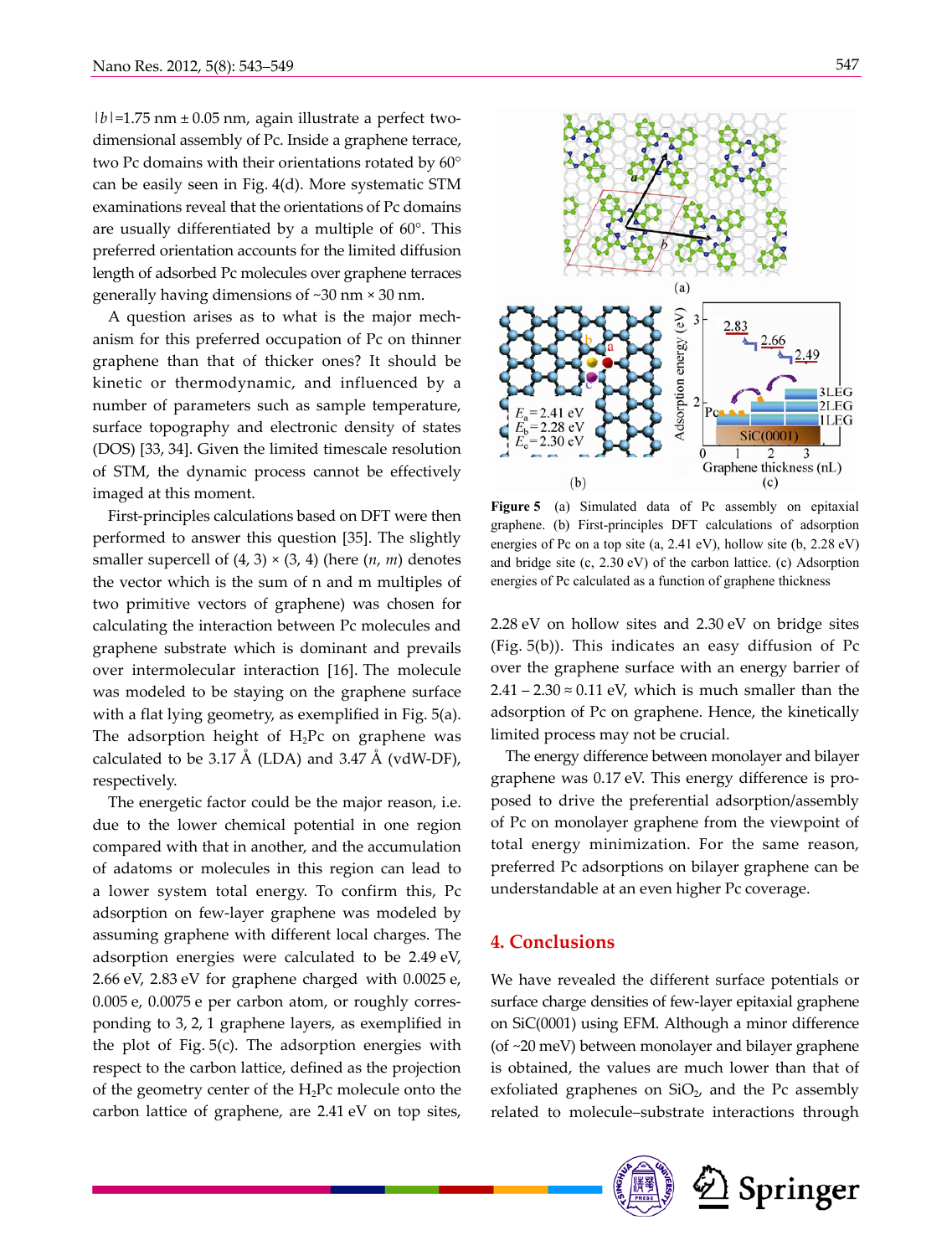donor–acceptor interactions is proposed to be tuned in terms of one graphene layer at a time. Accordingly, Pc molecules preferentially diffuse to monolayer, bilayer, and trilayer regions to form compact 2D domains, showing a clear thickness-dependent effect. This experimental result is confirmed by calculating the adsorption energy of Pc on graphene using DFT calculations, where Pc adsorption on thinner graphenes has higher adsorption energies. Therefore, the sequential assembly behavior is understandable from the viewpoint of energy minimization. In essence, this preferred assembly behavior is mediated by the differently charged few-layer graphene materials arising from interlayer charging effects.

As the adsorbed molecules can exert additional influence on the electronic properties such as the carrier mobility of graphene, this work provides not only an intriguing example of thickness-dependent surface assembly but offers valuable information about controllable nanodevice fabrications.

### **Acknowledgements**

This work was financially supported by the National Natural Science Foundation of China (Grants Nos. 21073003, 20973013, 51072004, 50821061, and 20833001), the Ministry of Science and Technology of China (Grants Nos. 2011CB921903, 2012CB921404, 2007CB936203, and 2007CB936802) and the Foundation for the Authors of National Excellent Doctoral Dissertations of China (No. 201087).

#### **References**

- [1] Filleter, T.; Emtsev, K. V.; Seyller, Th.; Bennewitz, R. Local work function measurements of epitaxial graphene. *Appl. Phys. Lett.* **2008**, *93*, 133117.
- [2] Lee, N. J.; Yoo, J. W.; Choi, Y. J.; Kang, C. J.; Jeon, D. Y.; Kim, D. C.; Seo, S.; Chung, H. J. The interlayer screening effect of graphene sheets investigated by Kelvin probe force microscopy. *Appl. Phys. Lett.* **2009**, *94*, 222107.
- [3] Liu, L.; Ryu, S. M.; Tomasik, M. R.; Stolyarova, E.; Jung, N.; Hybertsen, M. S.; Steigerwald, M. L.; Brus, L. E.; Flynn, G. W. Graphene oxidation: Thickness-dependent etching and strong chemical doping. *Nano Lett.* **2008**, *8*, 1965–1970.
- [4] Luo, Z. Q.; Yu, T.; Kim, K.; Ni, Z. H.; You, Y. M.; Lim,

S. H.; Shen, Z. X.; Wang, S. Z.; Lin, J. Y. Thicknessdependent reversible hydrogenation of graphene layers. *ACS Nano* **2009**, *3*, 1781–1788.

- [5] Luo, Z. T.; Somers, L. A.; Dan, Y. P.; Ly, T.; Kybert, N. J.; Mele, E. J.; Johnson, A. T. C. Size-selective nanoparticle growth on few-layer graphene films. *Nano Lett.* **2010**, *10*, 777–781.
- [6] Zhou, H. Q.; Qiu, C. Y.; Liu, Z.; Yang, H. C.; Hu, L. J.; Liu, J.; Yang, H. F.; Gu, C. Z.; Sun, L. F. Thickness-dependent morphologies of gold on n-layer graphenes. *J. Am. Chem. Soc.* **2010**, *132*, 944–946.
- [7] Ohta, T.; Bostwick, A.; Seyller, Th.; Horn, K.; Rotenberg, E. Controlling the electronic structure of bilayer graphene. *Science* **2006**, *313*, 951–954.
- [8] Chen, W.; Chen, S.; Qi, D. C.; Gao, X. Y.; Wee, A. T. S. Surface transfer p-type doping of epitaxial graphene. *J. Am. Chem. Soc.* **2007**, *129*, 10418–10422.
- [9] Wehling, T. O.; Novoselov, K. S.; Morozov, S. V.; Vdovin, E. E.; Katsnelson, M. I.; Geim, A. K.; Lichtenstein, A. I. Molecular doping of graphene. *Nano Lett.* **2008**, *8*, 173–177.
- [10] Lu, Y. H.; Chen, W.; Feng, Y. P.; He, P. M. Tuning the electronic structure of graphene by an organic molecule. *J. Phys. Chem. B* **2009**, *113*, 2–5.
- [11] Coletti, C.; Riedl, C.; Lee, D. S.; Krauss, B.; Patthey, L.; von Klitzing, K.; Smet, J. H.; Starke, U. Charge neutrality and band-gap tuning of epitaxial graphene on SiC by molecular doping. *Phys. Rev. B* **2010**, *81*, 235401.
- [12] Wang, X. M.; Xu, J. B.; Xie, W. G.; Du, J. Quantitative analysis of graphene doping by organic molecular charge transfer. *J. Phys. Chem. C* **2011**, *115*, 7596–7602.
- [13] Koehler, F. M.; Jacobsen, A.; Ensslin, K.; Stampfer, C.; Stark, W. J. Selective chemical modification of graphene surfaces: Distinction between single and bilayer graphene. *Small* **2010**, *6*, 1125–1130.
- [14] Koehler, F. M.; Luechinger, N. A.; Ziegler, D.; Athanassiou, E. K.; Grass, R. N.; Rossi, A.; Hierold, C.; Stemmer, A.; Stark, W. J. Permanent pattern-resolved adjustment of the surface potential of graphene-like carbon through chemical functionalization. *Angew. Chem. Int. Ed.* **2009**, *48*, 224–227.
- [15] Zhao, R. Q.; Zhang, Y. F.; Gao, T.; Gao. Y. B.; Liu, N.; Fu, L.; Liu, Z. F. Scanning tunneling microscope observations of non-AB stacking of graphene on Ni films. *Nano Res.*  **2011**, *4*, 712–721
- [16] Wang, Y. L.; Ren, J.; Song, C. L.; Jiang, Y. P.; Wang, L. L.; He, K.; Chen, X.; Jia, J. F.; Meng, S.; Kaxiras, E.; Xue, Q. K.; Ma, X. C. Selective adsorption and electronic interaction of F16CuPc on epitaxial graphene. *Phys. Rev. B* **2010**, *82*, 245420.
- [17] Ohta, T.; Bostwick, A.; McChesney, J. L.; Seyller, Th.;